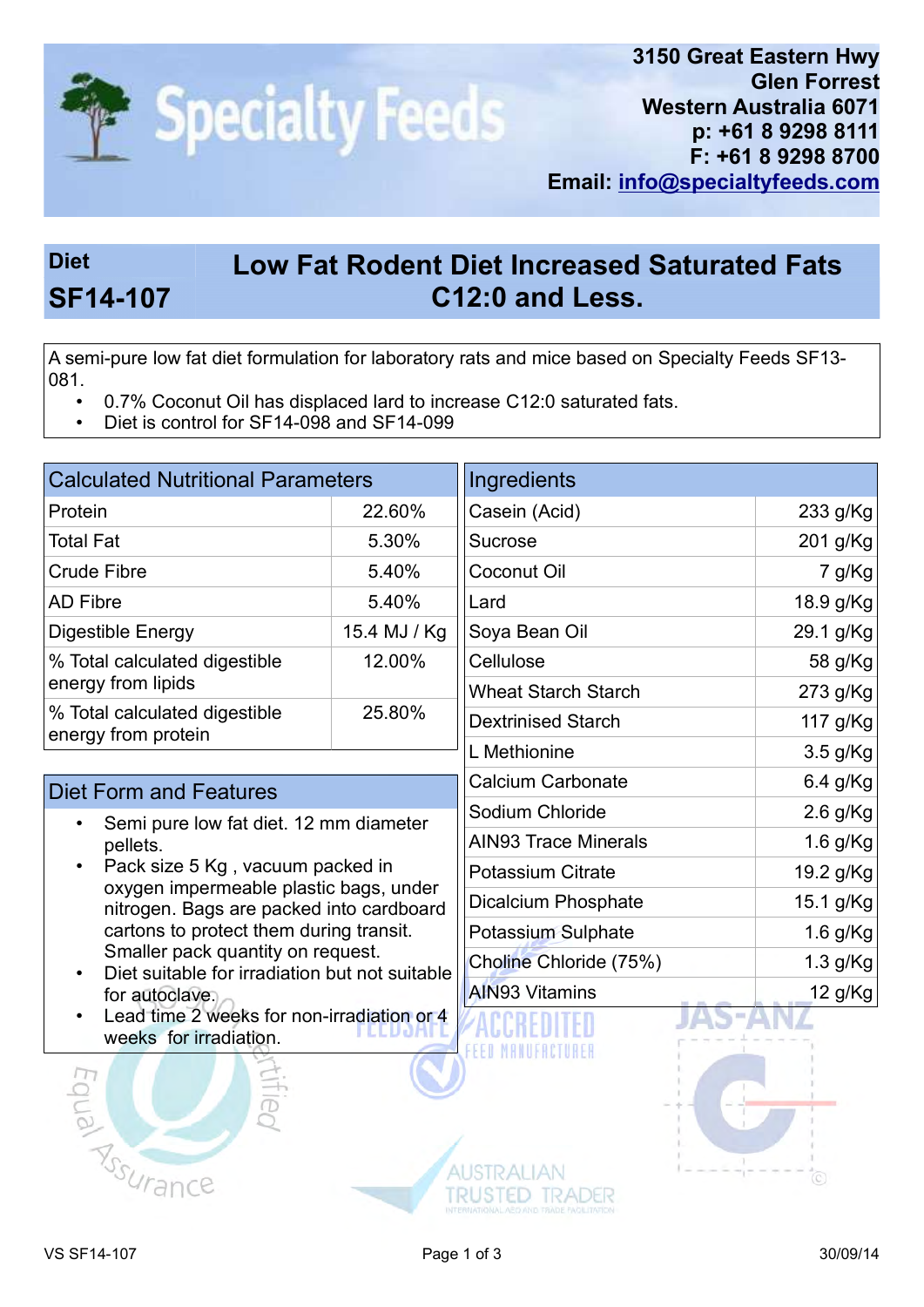| <b>Calculated Essential Amino Acids as Fed</b> |                     | <b>Calculated Total Vitamins as Fed</b>         |                     |
|------------------------------------------------|---------------------|-------------------------------------------------|---------------------|
| Valine                                         | 1.50%               | Vitamin A (Retinol)                             | 4 700 IU/Kg         |
| Leucine                                        | 2.10%               | Vitamin D (Cholecalciferol)                     | 1 200 IU/Kg         |
| Isoleucine                                     | 1.00%               | Vitamin E (a Tocopherol acetate)                | 90 mg/Kg            |
| Threonine                                      | 0.90%               | Vitamin K (Menadione)                           | $1.2 \text{ mg/Kg}$ |
| Methionine                                     | 1.00%               | Vitamin C (Ascorbic acid)                       | None added          |
| Cysteine                                       | 0.07%               | Vitamin B1 (Thiamine)                           | 7.1 mg/Kg           |
| Lysine                                         | 1.70%               | Vitamin B2 (Riboflavin)                         | 7.3 mg/Kg           |
| Phenylalanine                                  | 1.20%               | Niacin (Nicotinic acid)                         | 35 mg/Kg            |
| <b>Tyrosine</b>                                | 1.20%               | Vitamin B6 (Pryridoxine)                        | 8 mg/Kg             |
| Tryptophan                                     | 0.30%               | <b>Pantothenic Acid</b>                         | 19 mg/Kg            |
| Histidine                                      | 0.70%               | <b>Biotin</b>                                   | 233 ug/Kg           |
|                                                |                     | <b>Folic Acid</b>                               | $2.4 \text{ mg/Kg}$ |
| <b>Calculated Total Minerals as Fed</b>        |                     | Inositol                                        | None added          |
| Calcium                                        | 0.60%               | Vitamin B12 (Cyancobalamin)                     | 120 ug/Kg           |
| Phosphorous                                    | 0.50%               | Choline                                         | 890 mg/Kg           |
| Magnesium                                      | 0.09%               |                                                 |                     |
| Sodium                                         | 0.13%               | <b>Calculated Fatty Acid Composition as Fed</b> |                     |
| Chloride                                       | 0.16%               | Saturated Fats C12:0 or less                    | 0.35%               |
| Potassium                                      | 0.80%               | Myristic Acid 14:0                              | 0.17%               |
| Sulphur                                        | 0.25%               | Palmitic Acid 16:0                              | 0.86%               |
| Iron                                           | 79 mg/Kg            | Stearic Acid 18:0                               | 0.47%               |
| Copper                                         | 9.0 mg/Kg           | <b>Other Saturated Fats</b>                     | 0.04%               |
| lodine                                         | $0.23$ mg/Kg        | Palmitoleic Acid 16:1                           | 0.04%               |
| Manganese                                      | 23 mg/Kg            | Oleic Acid 18:1                                 | 1.35%               |
| Cobalt                                         | No data             | Gadoleic Acid 20:1                              | 0.02%               |
| Zinc                                           | 61 mg/Kg            | Linoleic Acid 18:2 n6                           | 1.77%               |
| Molybdenum                                     | $0.18$ mg/Kg        | a Linolenic Acid 18:3 n3                        | 0.22%               |
| Selenium                                       | $0.4$ mg/Kg         | EPA 20:5 n3                                     | No data             |
| Cadmium                                        | No data             | DHA 22:6 n3                                     | No data             |
| Chromium                                       | $1.2 \text{ mg/Kg}$ | Total n <sub>3</sub>                            | 0.23%               |
| Fluoride                                       | 1.2 mg/Kg           | Total n6                                        | 1.77%               |
| Lithium                                        | $0.1$ mg/Kg         | <b>Total Mono Unsaturated Fats</b>              | 1.41%               |
| <b>Boron</b>                                   | $2.1 \text{ mg/Kg}$ | <b>Total Polyunsaturated Fats</b>               | 2.01%               |
| Nickel                                         | $0.6$ mg/ $Kg$      | <b>Total Saturated Fats</b><br>$\mathbb{R}$     | 2.00%               |
| Œ<br>Vanadium                                  | $0.1$ mg/Kg         | $- +$                                           |                     |





ĭ.

 $\circlearrowright$ 

 $-1$